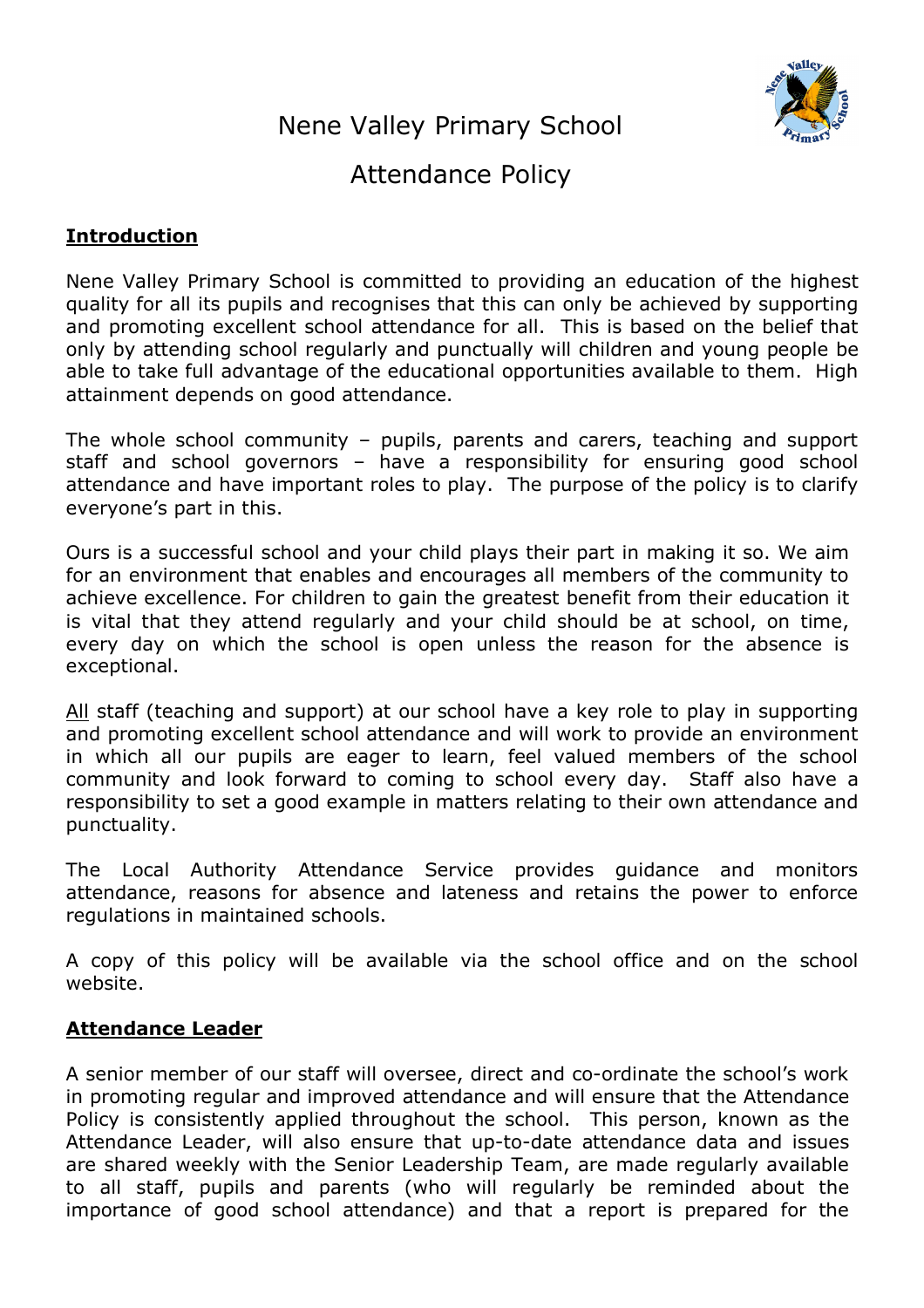governing body half termly. S/he will ensure that attendance issues are identified at an early stage and that support is put in place to deal with any difficulties.

It is very important therefore that you make sure that your child attends regularly and this Policy sets out how together we will achieve this.

# **Why Regular Attendance is so Important:**

## **Learning:**

Any absence affects the pattern of a child's schooling and regular absence will seriously affect their learning. Any pupil's absence disrupts teaching routines so may also affect the learning of others in the same class.

Ensuring your child's regular attendance at school is your legal responsibility and permitting absence from school without a good reason is an offence in law and may result in prosecution.

## **Safeguarding:**

Your child may be at risk of harm if they do not attend school regularly. Safeguarding the interests of each child is everyone's responsibility and within the context of this school, promoting the welfare and life opportunities for your child encompasses: -

Attendance Behaviour Management Health and Safety Access to the Curriculum Anti- bullying

Failing to attend school on a regular basis will be considered as a safeguarding matter.

Helping to create a pattern of regular attendance is everybody's responsibility – parents/carers, pupils and all members of school staff.

#### **To help us all to focus on this we will:**

- Give you details on attendance in our newsletters;
- Report to you regularly on how your child is performing in school, what their attendance and punctuality rate is and how this relates to their attainment and rate of progress;
- Celebrate and reward good attendance;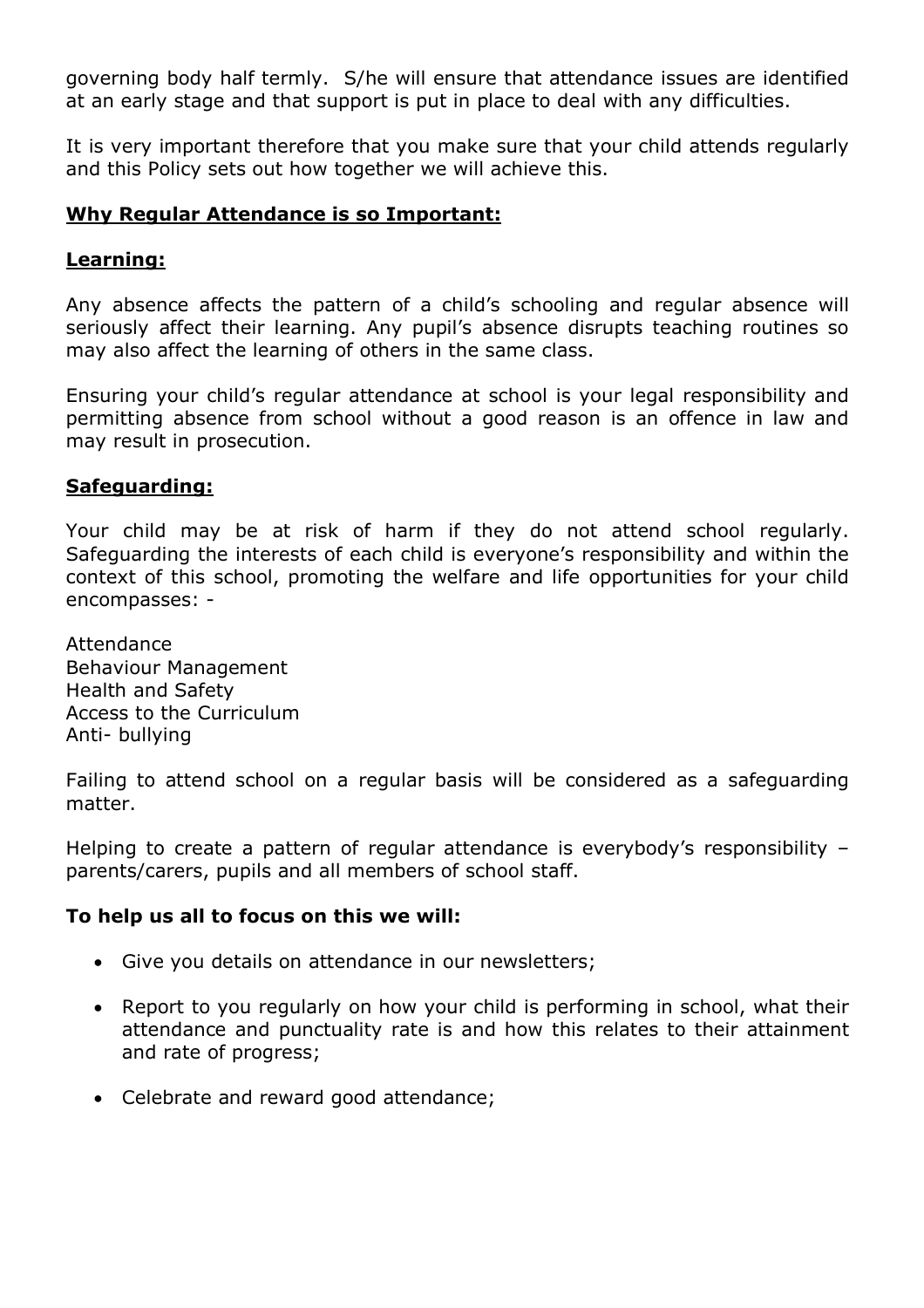# **The Law relating to attendance:**

Section 7 of the Education Act 1996 states that 'the parent of every child of compulsory school age shall cause him / her to receive efficient full-time education suitable: -

- (a) to age, ability and aptitude and
- (b) to any special educational needs he/ she may have

Either by regular attendance at school or otherwise'

The Isle of Wight Council v Platt case considered by the Supreme Court makes it clear that regular attendance shall mean attendance in accordance with the school rules. Therefore, any non-attendance which is not in accordance with the school rules will be deemed unauthorised. The school rules are the days the school is open for pupils to attend.

Under this judgement a child should attend 100% of the time unless there are exceptional circumstances that prevent this.

## *The Law relating to safeguarding*

*Section 175 of the Education Act 2002 places a duty on local authorities and governing bodies to have regard to guidance issued by the Secretary of State with regard to safeguarding and promoting the welfare of children and students under the age of 18.*

## **Reception Intake Induction period**

PCC, in line with the Admissions Code, offer all children in the September following their fourth birthday a full time place at school if requested by the parents/carers.

Our School uses a short induction period where Reception aged children are introduced to their formal education by the use of a reduced timetable and to assist in their transition to full-time education. You will be notified of the timetable for our Reception children for September in advance.

## **Understanding types of absence:**

Every half-day absence from school has to be classified by the school (not by parents/carers) as either **AUTHORISED** or **UNAUTHORISED**. This is why information about the cause of any absence is always required, preferably in writing.

*Authorised absences are mornings or afternoons away from school for a good reason like illness, medical/dental appointments which unavoidably fall in school time, emergencies or other unavoidable cause.*

**Unauthorised** absences are those that the school does not consider reasonable and for which no "leave" has been authorised. This includes: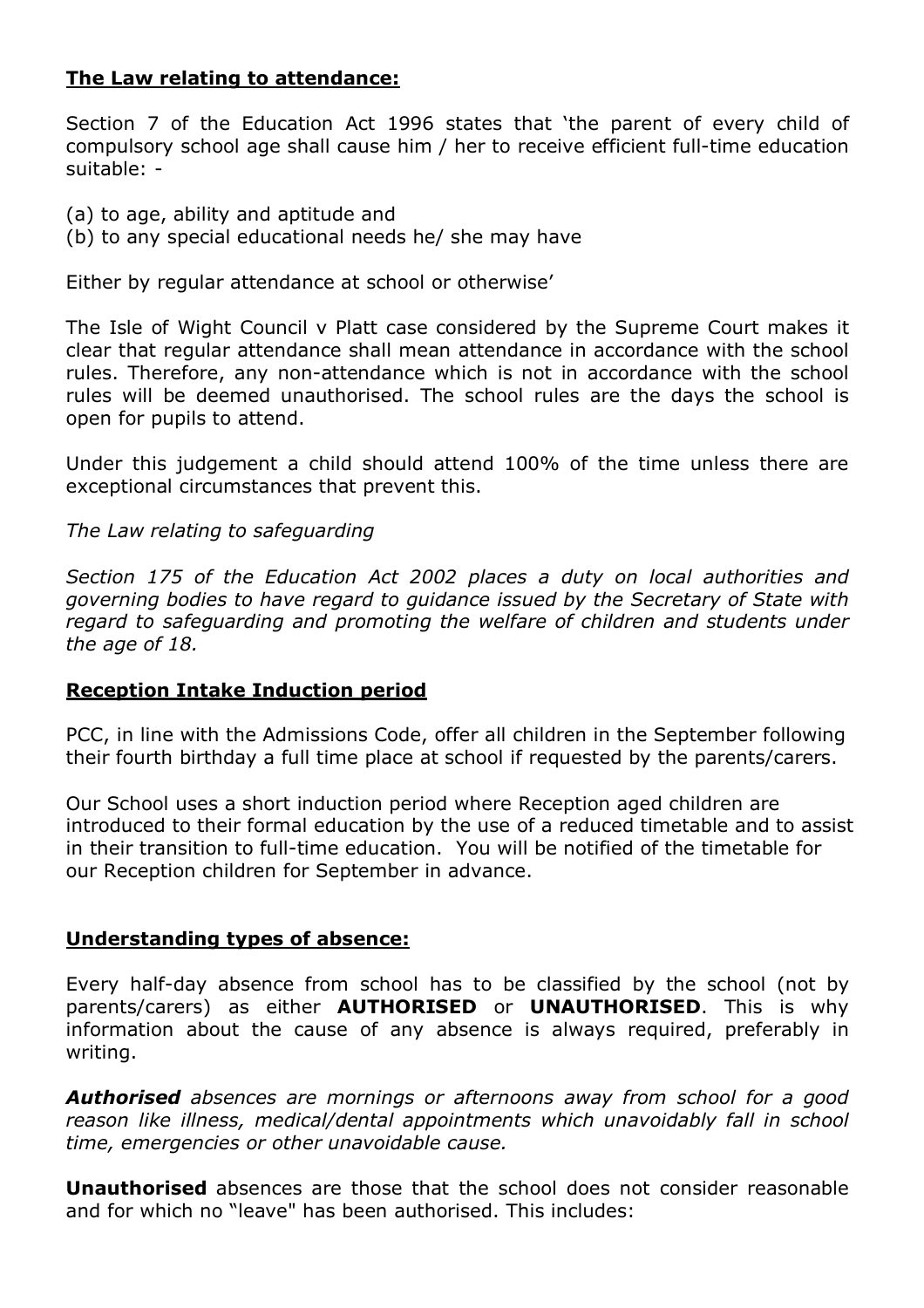- parents/carers keeping children off school unnecessarily;
- truancy before or during the school day;
- absences which have never been properly explained;
- children who arrive at school too late to get a mark (i.e. after 9:05 a.m. when register officially closes);
- shopping, looking after other children or birthdays;
- day trips and holidays in term time not authorised as an exceptional circumstance.
- Circumstances where children are reported as ill but the school has reason to believe that this is not the case (e.g. absent for holiday) and no medical evidence has been provided (e.g. doctor's appointment card)

This type of absence can lead to Peterborough City Council Attendance Service using sanctions and/or legal proceedings.

Any problems with regular attendance are best sorted out with the school. Sometimes young children can be reluctant to attend school. If you are having problems with this, it is really important to talk to the school about it. It is NEVER the best plan to cover it up by making excuses for your child. That can make matters worse.

# **Persistent Absence (PA):**

A pupil becomes a 'persistent absentee' when they miss **10%** or more schooling within an agreed period of time for whatever reason. Absence at this level may cause considerable damage to any child's educational prospects and we need parents'/carers' fullest support and co-operation to tackle this.

We monitor all absence thoroughly. Any case that is seen to have reached the PA mark or is at risk of moving towards that mark is given priority and you will be informed of this immediately.

PA pupils are tracked and monitored carefully through our pastoral system and we may also combine this with academic monitoring where absence affects attainment.

When a child's attendance falls below 93% a standard notification letter may be sent informing parents that any further absence may lead to their child being considered a persistent absentee.

#### **Circumstances where a Penalty Notice may be requested from the LA by the School:**

A Penalty Notice can be issued if one of the following criteria can be met

§ Level of unauthorised absence leads to an unauthorised absence rate of **10%** or more within a period of any 8 school weeks (A maximum of 3 penalty notices may be issued in any academic year);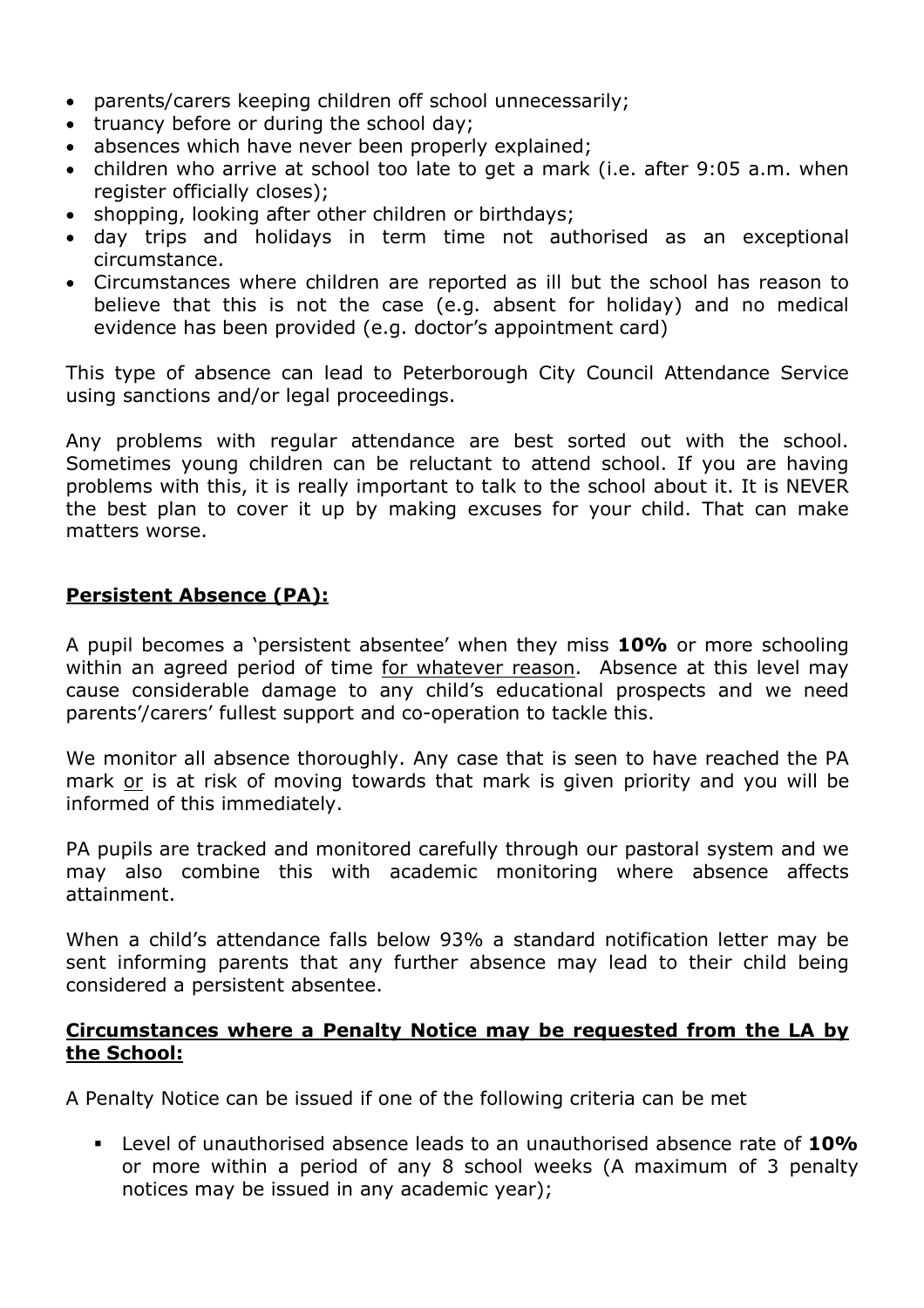- § A single unauthorised absence event of at least 2 consecutive school days (4 consecutive sessions);
- § Persistent late arrival at school after the register has closed contribute to a level of unauthorised absence at **10%** or above;
- § Lack of adherence to the dates agreed for any authorised leave of absence without reasonable justification;
- § Pupils identified in a public place whilst excluded from school (during the first five days of the exclusion period) without reasonable justification.

For further information regarding Penalty Notices please refer to the **Peterborough City Council Code of Conduct** which is available on the Peterborough City Council Website.

## **Absence Procedures:**

# **If your child is absent you must:**

- Contact us as soon as possible on the first, and subsequent, days of absence;
- Send a note in on the first day they return with an explanation of the absence you must do this even if you have already telephoned us (email will suffice);
- Or, you can call into school and report to reception, who will arrange for a member of staff to speak with you.

# **If your child is absent we will:**

- Telephone or email you on the first day of absence if we have not heard from you;
- Invite you in to discuss the situation with us if the situation warrants;
- Take legal action if there are persistent absences, which may be in the form of Penalty Notices issued to each parent/carer for each child.

## **Telephone numbers:**

There are times when we need to contact parents/carers about lots of things, including absence, so we need to have your contact numbers at all times. So, help us to help you and your child by making sure we always have an up to date number – if we don't then something important may be missed. There will be regular checks on telephone numbers throughout the year.

# **The School Attendance Officer:**

Parents/Carers are expected to contact school at an early stage and to work with the staff in resolving any problems together. This is nearly always successful. If difficulties cannot be sorted out in this way, the school may refer the child to the School Attendance Officer from Peterborough City Council Attendance Service.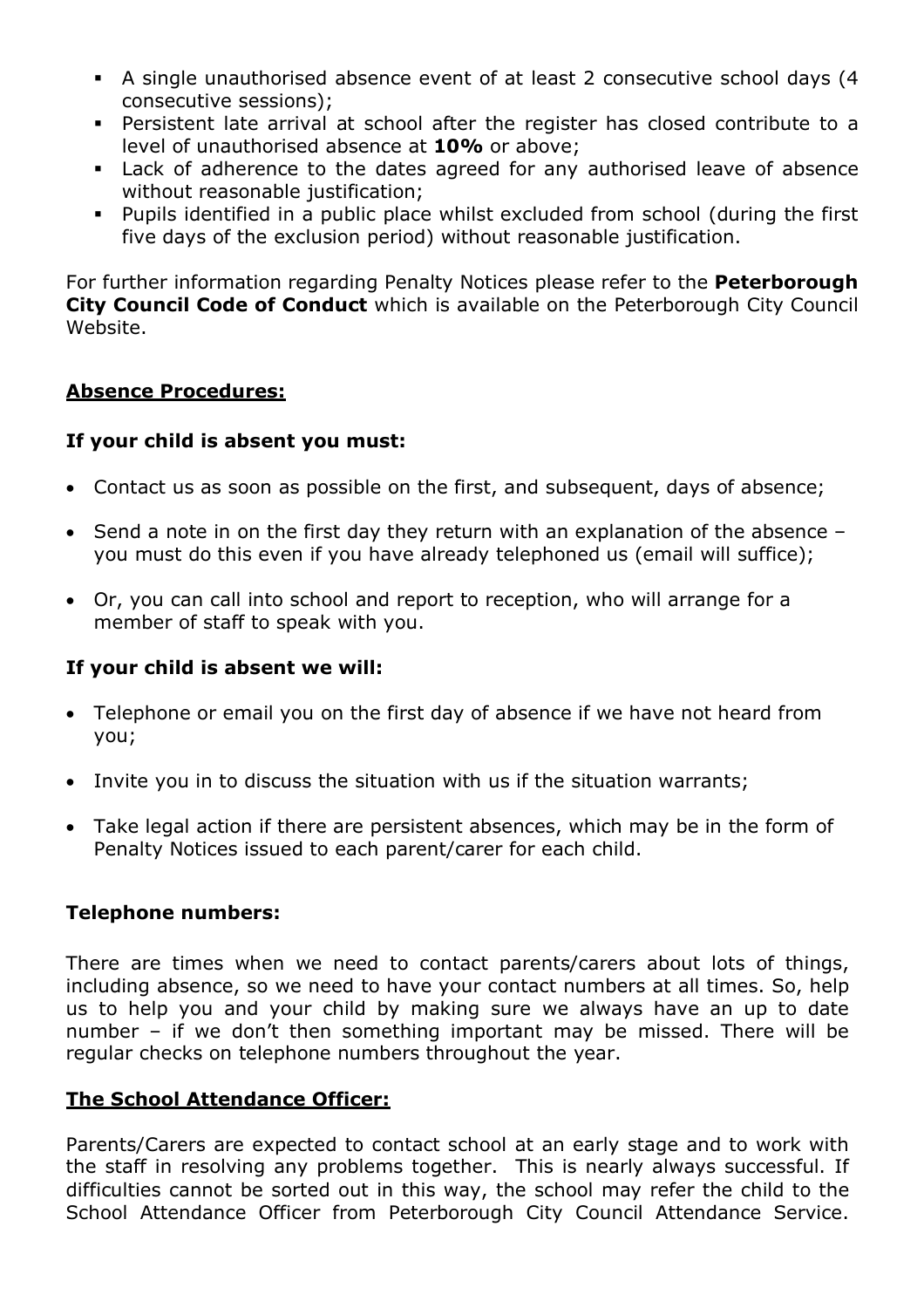S/he will also try to resolve the situation by agreement but, if other ways of trying to improve the child's attendance have failed and unauthorised absences persist, these Officers can use sanctions such as Penalty Notices or prosecutions in the Magistrates Court

Alternatively, parents or children may wish to contact the AO themselves to ask for help or information. They are independent of the school and will give impartial advice. Their telephone number is available from the school office or by contacting Peterborough City Council Attendance Service.

#### **Lateness:**

Poor punctuality is not acceptable. If your child misses the start of the day they can miss work and do not spend time with their class teacher getting vital information and news for the day. Late arriving pupils also disrupt lessons, can be embarrassing for the child and can also encourage absence.

#### **How we manage lateness:**

The school day starts at **8:45 am** and we expect your child to be in class at that time.

Registers are marked by **8:55 am** and your child will receive a late mark if they are not in by that time.

At **9:05 am** the registers will be closed. In accordance with the Regulations, if your child arrives after that time they will receive a mark that will indicate that your child is in the school building, but will be marked with a 'U' Code which is recorded as an **unauthorised absence**. This may mean that you could face the possibility of a Penalty Notice if the problem persists.

If your child has a persistent late record you will be asked to meet with us to resolve the problem, but you can approach us at any time if you are having problems getting your child to school on time.

#### **Leave of Absence:**

Taking leave of absence without exceptional circumstances in term time will affect your child's schooling as much as any other absence and we expect parents to help us by not taking children away in school time.

Remember that any savings you think you may make by taking a holiday in school time are offset by the cost to your child's education.

There is **no** automatic entitlement in law to time off in school time to go on holiday.

All applications for leave of absence **must** be made in advance. In making a decision about whether to authorise this leave, the school will consider the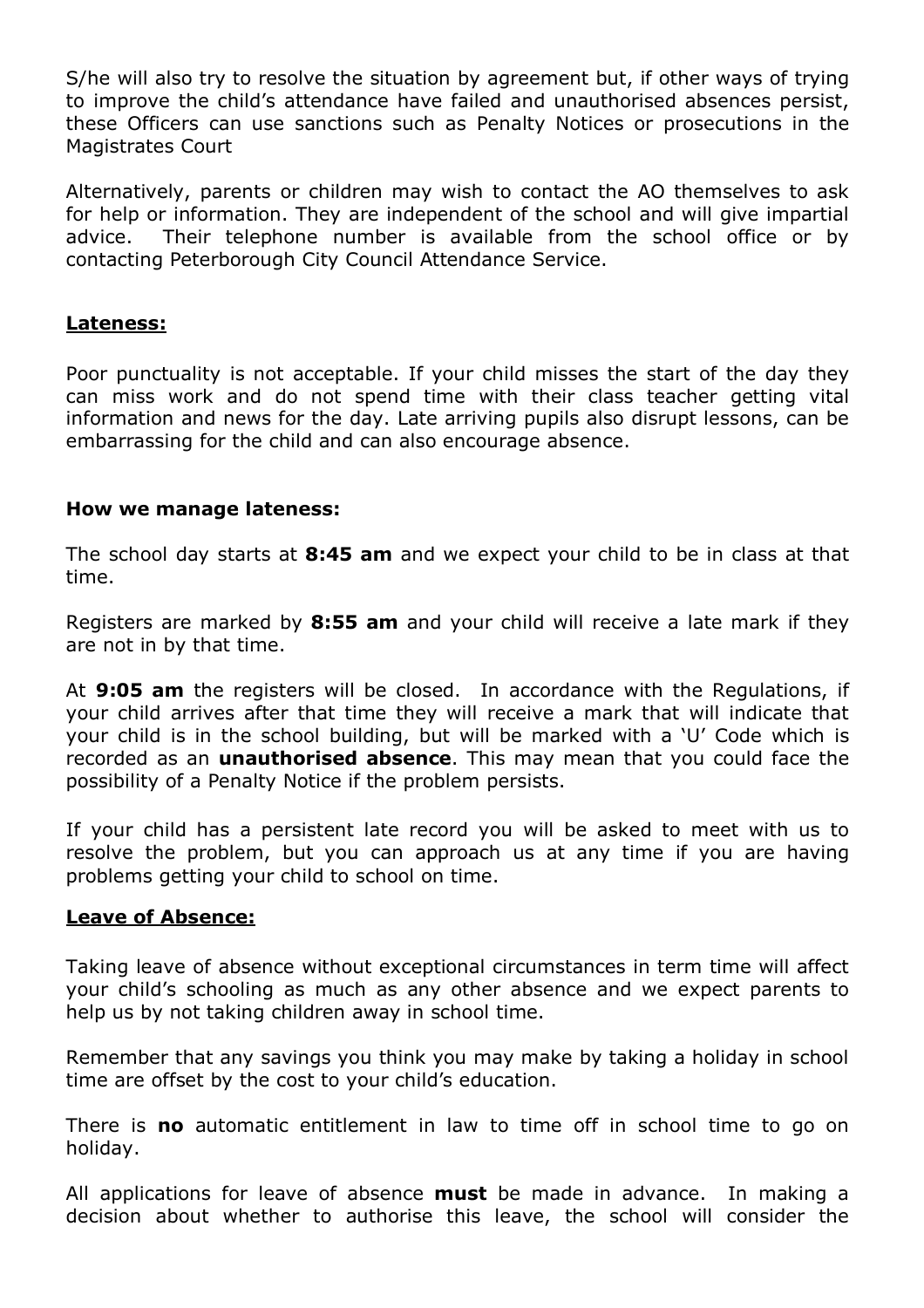circumstances of each application individually, including any previous pattern of absence.

It is important that you understand that we will **only** authorise such absences in **exceptional circumstances.** 

Any period of leave taken without the agreement of the school (with at least four weeks' notice) and/or different from that agreed by the school, will be classed as unauthorised and may attract sanctions such as a Penalty Notice per parent/carer per child.

You should be aware that if your child is absent immediately prior to the agreed date of absence, or does not return on the day immediately following the last agreed day, the entire period of leave may be unauthorised and a penalty notice may be issued.

We have a **Leave of Absence Form'** (Appendix 1). There is provision on the form for parents to state the reasons for the absence requested, but absence will only be authorised in exceptional circumstances.

## **The school will not authorise absence in the following additional circumstances:**

- Requests for leave of absence where the application is not made by a parent with whom the pupil normally resides
- Where attendance for the current academic year is below 93%
- Any request during the first half term of the current academic year where the pupil's level of attendance for the previous academic year was below 93%
- Day trips or outings
- Any request for a Year 6 child falling during the Key Stage 2 Statutory Assessment period (which falls in May each year).
- Any requests for absence during the first 2 weeks of the school year.
- Any requests that the Headteacher deems to be inappropriate or detrimental to a child's education.
- When legal proceedings have been instigated by Peterborough City Council
- Any requests that are made retrospectively.
- Request is for absence during exam or test period (see above)
- A minimum 4 weeks' notice not given

Parents should consider seriously the implications for their child's schooling before taking him/her out of school in term time. It would be inappropriate to ask a child to work harder to make up for schooldays lost by term time absence. It is our duty to ensure the maximum possible schooling in the interest of the children's progress and levels of attainment.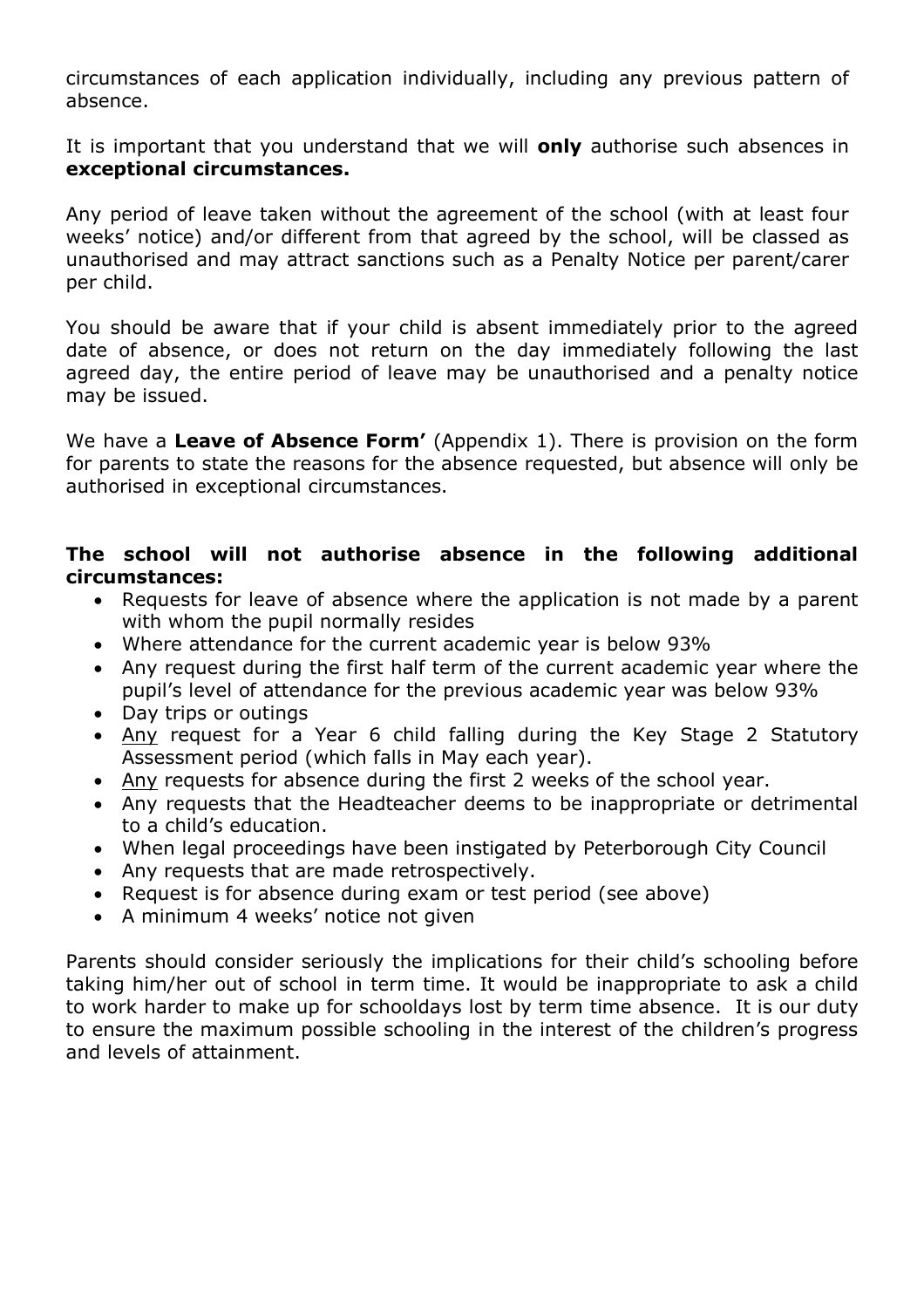# **Celebration of Good Attendance**

In recognition of those children that have very good attendance the following practices take place in school:

# **Attendance Trophy:**

• Awarded in whole school, weekly achievement assembly, to classes that have manged 100% attendance for the week;

# **Attendance Certificates:**

• Children achieving 100% attendance for a full term receive a certificate of recognition;

# **Letter Home:**

• **In addition to the above**, the parents of a child achieving 100% attendance for the entire year, will receive a letter home, recognising the excellent achievement.

# **Deletions from Register**

Under Section 8.-(1) (h), (i), (ii), (iii) of the Education (Pupil Registration) (England) Regulations 2006 should your child fail to return to school by the time that registration ends on the  $20<sup>th</sup>$  day of absence the school is permitted to delete your child's name from their register.

 This is possible if your child(ren) has not returned by the date specified because the following applies under Section 8 (h) - that he/she/they will have been continuously absent from school for a period of not less than 20 school days and

(i) at no time was the absence during that period authorised by the proprietor in accordance with regulation 6 (2);

(ii) the proprietor does not have reasonable grounds to believe that the pupil(s) is/are unable to attend the school by reason of sickness, or any exceptional cause;

We ask for parents' support in implementing this policy to provide the best possible education for all the pupils at Nene Valley Primary School.

#### **Those people responsible for attendance matters in this school are:**

Nick File – Acting Headteacher Nick File – Attendance Leader Sally Kinshott – Attendance Administrator

## **Summary:**

The school has a legal duty to publish its absence figures to parents/carers and to promote attendance.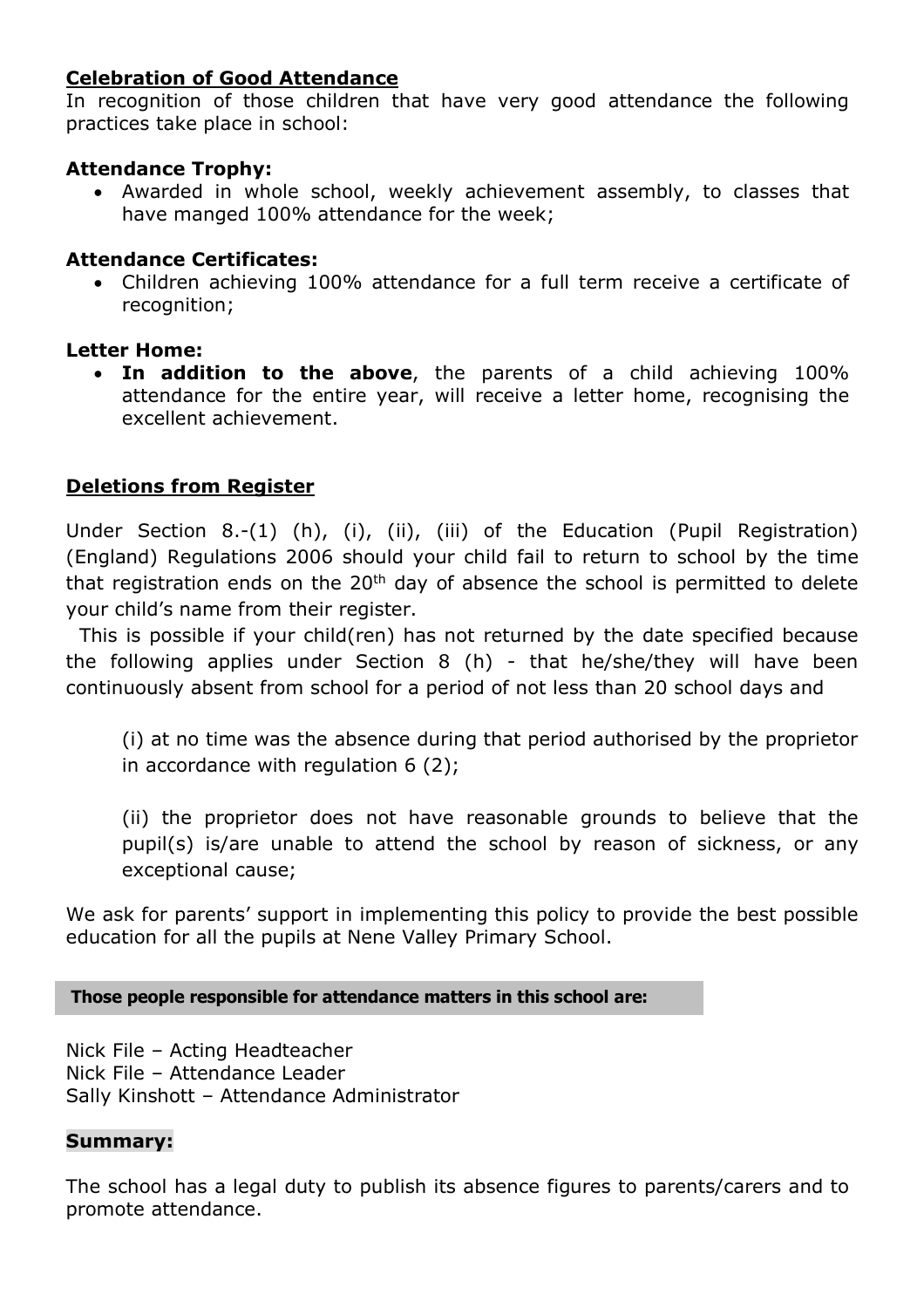Equally, parents/carers have a duty to make sure that their children attend.

All school staff are committed to working with parents and pupils as the best way to ensure as high a level of attendance as possible and that every child's welfare and life opportunities are promoted.

Appendix 1 – Leave of Absence Request Form Appendix 2 – Guidance on Attendance

| Signed:                                | Signed:                            |
|----------------------------------------|------------------------------------|
|                                        | $N\sim 122$                        |
| Mr Richard Isley<br>Chair of Governors | Mr Nick File<br>Acting Headteacher |
| Autumn 2021<br>Date:                   | Review Date: Autumn 2022           |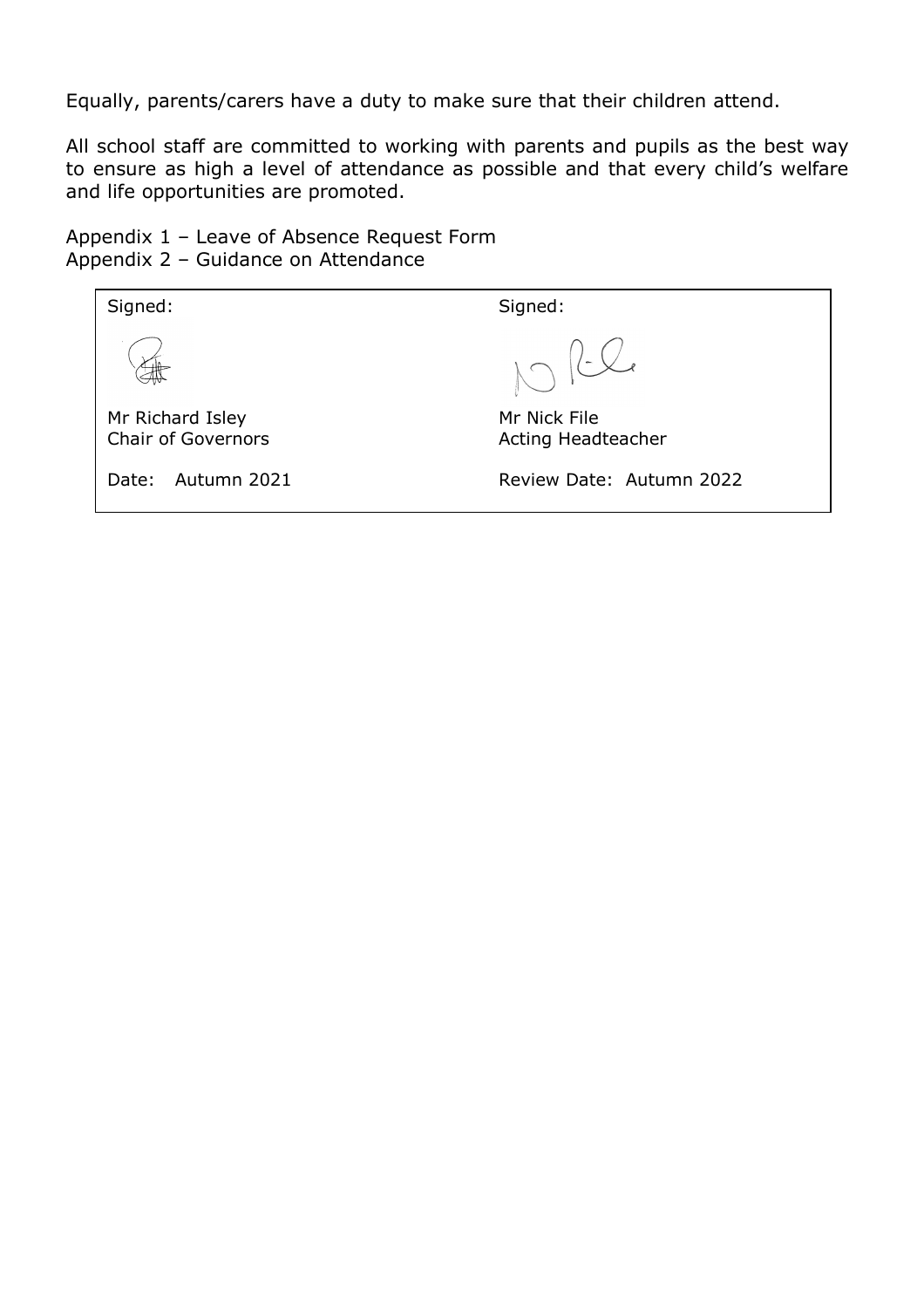#### **LEAVE OF ABSENCE REQUEST FORM**

**Please refer to the full attendance policy and information on the school website** *before* **completing this form.**

**This form should be completed a minimum of 4 weeks before the required date and should include details of any other siblings and where they attend school.**

| <b>Child's Name:</b>                                        |  |                       | DoB:  |  |  |
|-------------------------------------------------------------|--|-----------------------|-------|--|--|
| Class:                                                      |  |                       | Year: |  |  |
| <b>Main Parent(s)/Carer(s)</b>                              |  |                       |       |  |  |
| Surname:                                                    |  | <b>First Name:</b>    |       |  |  |
| Surname:                                                    |  | <b>First Name:</b>    |       |  |  |
| <b>Address and Postcode:</b>                                |  |                       |       |  |  |
| First written language if<br>not English:                   |  |                       |       |  |  |
| <b>Telephone contact No's:</b>                              |  |                       |       |  |  |
| <b>Siblings / Siblings</b><br><b>School (if different)</b>  |  |                       |       |  |  |
| <b>Siblings / Siblings</b><br><b>School (if different):</b> |  |                       |       |  |  |
| Parent/Carer 2 (Please complete if parents live separately) |  |                       |       |  |  |
| Surname:                                                    |  | <b>First</b><br>Name: |       |  |  |
| <b>Address and Postcode:</b>                                |  |                       |       |  |  |
| <b>Telephone contact Nos:</b>                               |  |                       |       |  |  |

| <b>Start date of absence:</b>                                                                         |  |
|-------------------------------------------------------------------------------------------------------|--|
| Last date of absence:                                                                                 |  |
| <b>Exceptional circumstance</b><br>resulting in this request<br>for absence, WITH<br><b>EVIDENCE:</b> |  |

I/We have read the full Attendance Policy for Nene Valley Primary School and understand that a penalty notice may be issued if this request is denied and my/our child is absent during this period. I/we understand that a fine will be payable **per child, per parent of £120 if paid within 28 days but reduced to £60 per child, per parent if paid within 21 days.**

**(All parents/carers to sign where appropriate)**

| Signed: | <b>Full Name:</b> | Date: |  |
|---------|-------------------|-------|--|
| Signed: | <b>Full Name:</b> | Date: |  |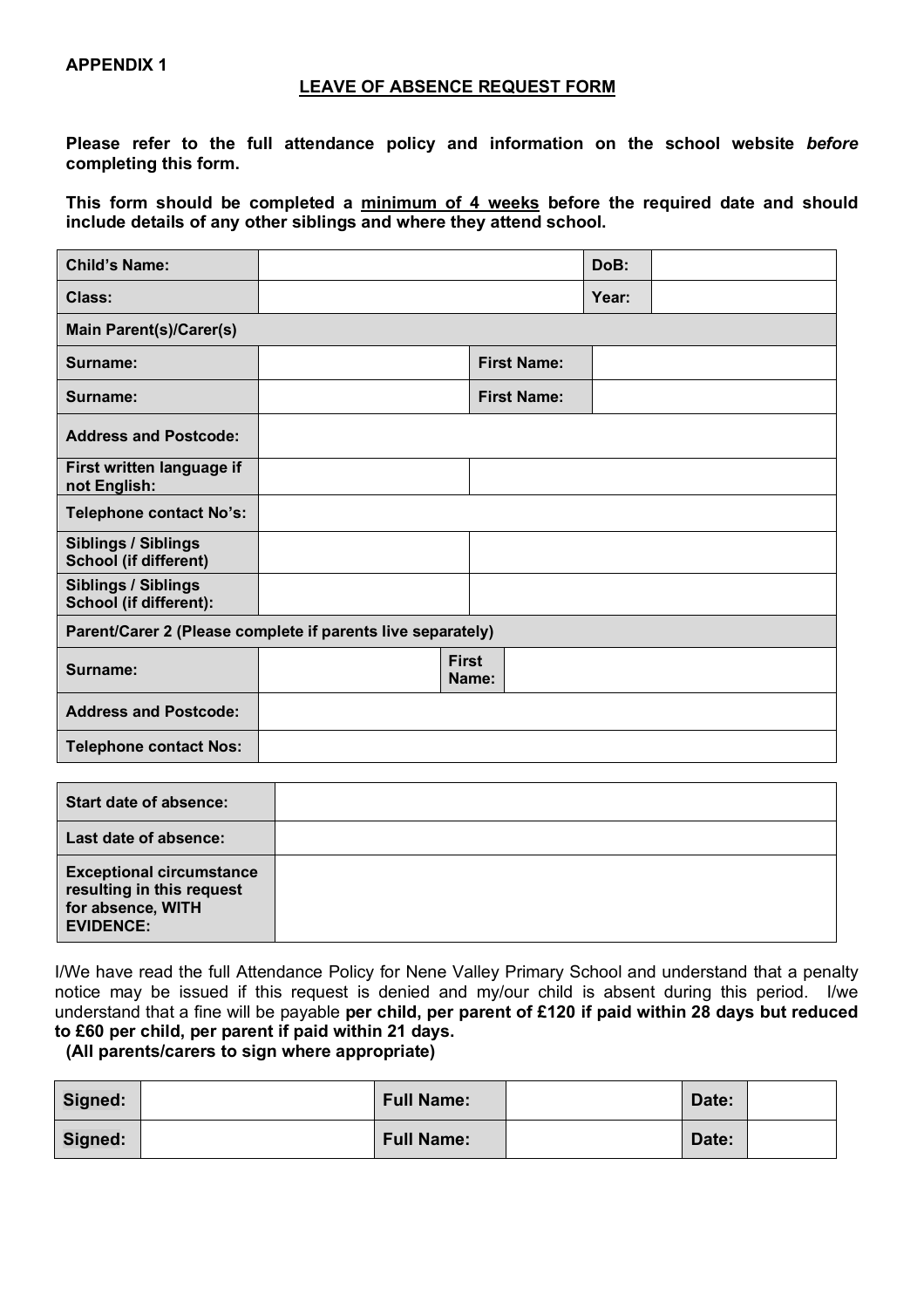# **APPENDIX 1**

# **Office use only:**

| Total number of days requested:                                |                                                    |  |  |       |  |
|----------------------------------------------------------------|----------------------------------------------------|--|--|-------|--|
| Leave of absence AGREED / DECLINED for the following reason/s: |                                                    |  |  |       |  |
|                                                                |                                                    |  |  |       |  |
|                                                                |                                                    |  |  |       |  |
|                                                                |                                                    |  |  |       |  |
|                                                                | Date of decision letter sent to each parent/carer: |  |  |       |  |
| <b>Headteacher:</b>                                            |                                                    |  |  |       |  |
| Signed:                                                        |                                                    |  |  | Date: |  |

# **School Attendance Administrator use only:**

| Child's attendance 93% or over                      | Yes | <b>No</b> |
|-----------------------------------------------------|-----|-----------|
| Form received at least 4 weeks in advance of leave  | Yes | <b>No</b> |
| <b>SATs Year</b>                                    | Yes | <b>No</b> |
| Leave coincides with start/end of term or half term | Yes | <b>No</b> |
| Attendance issues causing concern                   | Yes | No        |
| Request deemed as exceptional circumstances         | Yes | No        |

Detail of attendance concern, dates (**if in this school year**) and measures implemented: